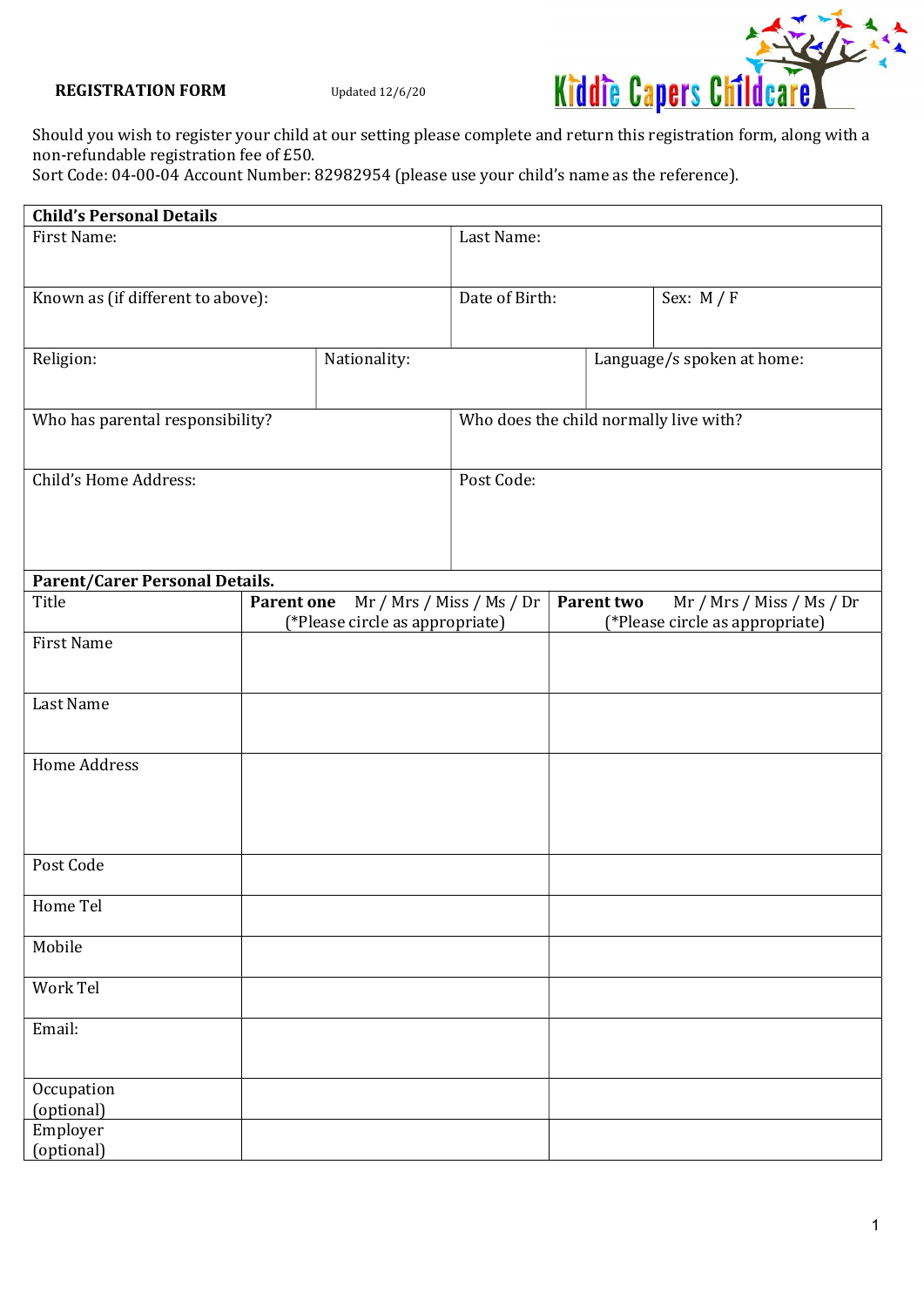

| Tick the sessions                                                                                        | Mon                                          | Tues                   | Wed                                                       | Thurs | Fri |
|----------------------------------------------------------------------------------------------------------|----------------------------------------------|------------------------|-----------------------------------------------------------|-------|-----|
| you require                                                                                              |                                              |                        |                                                           |       |     |
| AM                                                                                                       |                                              |                        |                                                           |       |     |
|                                                                                                          |                                              |                        |                                                           |       |     |
| <b>PM</b>                                                                                                |                                              |                        |                                                           |       |     |
|                                                                                                          |                                              |                        |                                                           |       |     |
|                                                                                                          |                                              |                        |                                                           |       |     |
| Date of commencement:                                                                                    |                                              |                        |                                                           |       |     |
|                                                                                                          |                                              |                        |                                                           |       |     |
| Set sessions or term time only:                                                                          |                                              |                        |                                                           |       |     |
|                                                                                                          |                                              |                        |                                                           |       |     |
| How did you hear about our nursery?                                                                      |                                              |                        |                                                           |       |     |
|                                                                                                          |                                              |                        |                                                           |       |     |
|                                                                                                          |                                              |                        |                                                           |       |     |
| How will you travel to nursery?                                                                          |                                              |                        |                                                           |       |     |
|                                                                                                          |                                              |                        |                                                           |       |     |
|                                                                                                          |                                              |                        |                                                           |       |     |
|                                                                                                          |                                              |                        | <b>Specific Dietary Needs/Food or Drink Allergies</b>     |       |     |
|                                                                                                          | Are there any foods/drinks that your child   |                        | If Yes - please specify                                   |       |     |
|                                                                                                          | may not have for the following reasons, e.g. |                        |                                                           |       |     |
| religious, allergy, medical or other, e.g.,                                                              |                                              |                        |                                                           |       |     |
| vegetarian, non-dairy, diabetic                                                                          |                                              |                        | <b>Medical/Illnesses</b>                                  |       |     |
|                                                                                                          |                                              |                        |                                                           |       |     |
| Any serious illness/condition?                                                                           |                                              | If yes, please specify |                                                           |       |     |
|                                                                                                          |                                              |                        |                                                           |       |     |
|                                                                                                          |                                              |                        | Medication/Treatment required:<br>(Inhaler, Epipen, etc.) |       |     |
|                                                                                                          |                                              |                        |                                                           |       |     |
|                                                                                                          |                                              |                        |                                                           |       |     |
| Any skin allergies/conditions?<br>If yes, please specify                                                 |                                              |                        |                                                           |       |     |
| i.e. eczema                                                                                              |                                              |                        |                                                           |       |     |
|                                                                                                          | Medication/Treatment required:               |                        |                                                           |       |     |
|                                                                                                          |                                              |                        |                                                           |       |     |
|                                                                                                          |                                              |                        |                                                           |       |     |
|                                                                                                          |                                              |                        |                                                           |       |     |
|                                                                                                          |                                              |                        |                                                           |       |     |
| Any medication allergies?                                                                                |                                              | If yes, please specify |                                                           |       |     |
|                                                                                                          |                                              |                        |                                                           |       |     |
|                                                                                                          |                                              |                        |                                                           |       |     |
|                                                                                                          |                                              |                        |                                                           |       |     |
|                                                                                                          | Any special education needs/disabilities?    | If yes, please specify |                                                           |       |     |
| i.e. speech therapy, occupational therapy or                                                             |                                              |                        |                                                           |       |     |
| other                                                                                                    |                                              |                        |                                                           |       |     |
|                                                                                                          |                                              |                        |                                                           |       |     |
| NOTE: A care plan must be put in place in addition to the standard registration documents for any of the |                                              |                        |                                                           |       |     |
| above special conditions for which treatment will need to be given or considered at the nursery.         |                                              |                        |                                                           |       |     |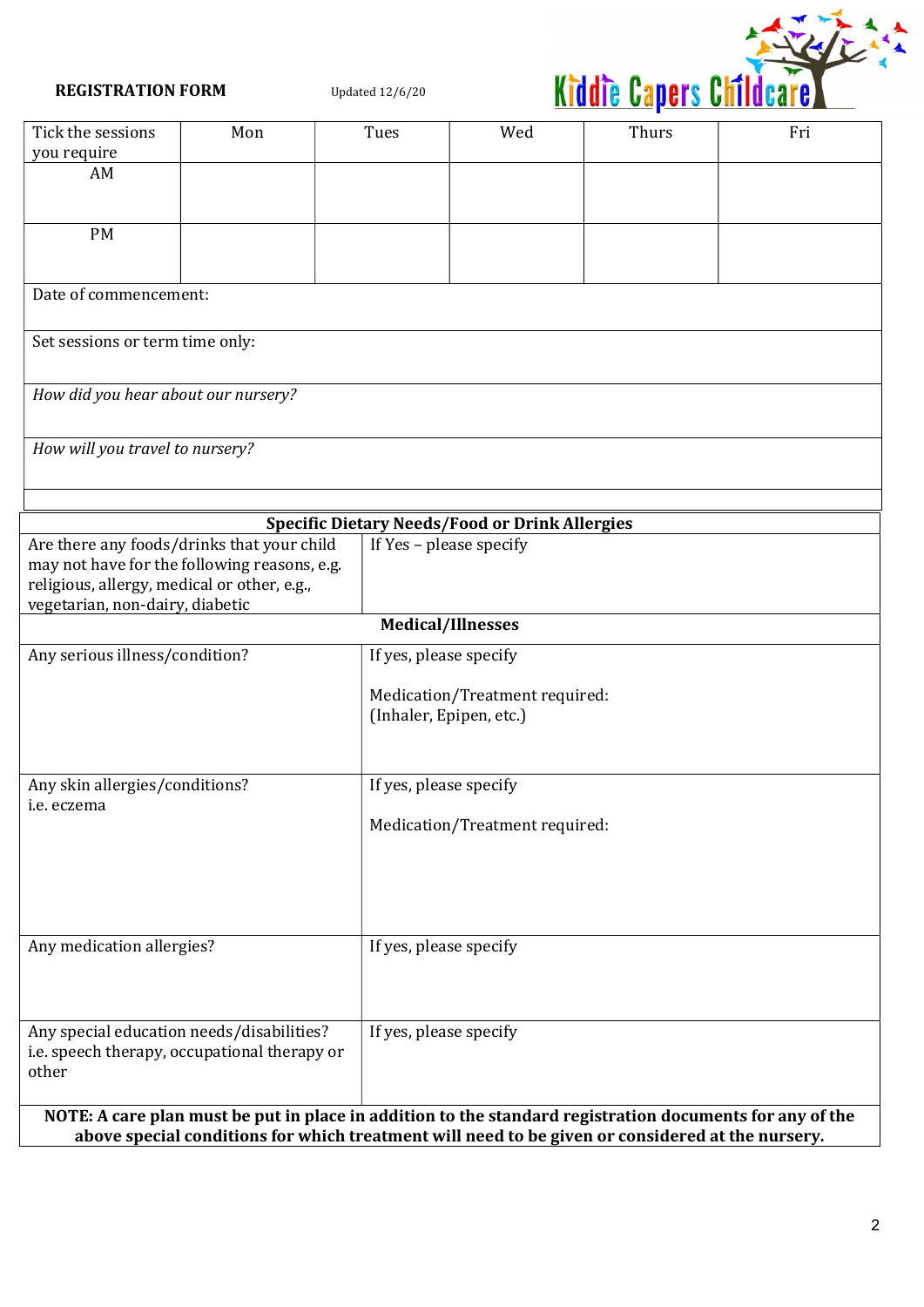

| Immunisations<br>Is your child up to date with these?                       | Please provide details of those received: |
|-----------------------------------------------------------------------------|-------------------------------------------|
| Has your child had any childhood infectious<br>diseases (e.g. Chicken Pox?) | If yes, please specify                    |

| Emergency Contacts – Details of two alternative people who we may contact in an emergency should we be<br>unable to make contact with you                                                                                                                                                                                                                                                       |                                            |  |  |
|-------------------------------------------------------------------------------------------------------------------------------------------------------------------------------------------------------------------------------------------------------------------------------------------------------------------------------------------------------------------------------------------------|--------------------------------------------|--|--|
| <b>Full name including title</b>                                                                                                                                                                                                                                                                                                                                                                | Home/work telephone no including STD code: |  |  |
| Relationship to child:                                                                                                                                                                                                                                                                                                                                                                          | Mobile no:                                 |  |  |
| <b>Full name including title</b>                                                                                                                                                                                                                                                                                                                                                                | Home/work telephone no including STD code: |  |  |
| Relationship to child:                                                                                                                                                                                                                                                                                                                                                                          | Mobile no:                                 |  |  |
| <b>Collection Password:</b> This is a password you choose and<br>will give to anyone collecting your child as an additional<br>identification along with their photo ID. If ever someone different is<br>collecting your child, you must make the nursery aware (by having<br>a conversation, not leaving a message), with a description of who is<br>coming, well in advance of their arrival. |                                            |  |  |
| Consents                                                                                                                                                                                                                                                                                                                                                                                        |                                            |  |  |

The following consents given by you, the parent/carer, remain valid until your child's attendance with our nursery has been terminated in writing or you have otherwise indicated by written amendment which must be dated and signed.

\*Please read each section and sign the statements you agree to.

| <b>Administration of Calpol</b>                                               |            |  |  |
|-------------------------------------------------------------------------------|------------|--|--|
| In the instance of my child having an extremely high temperature, as per the  | Signature: |  |  |
| Temperature Reducing Medication policy and I am not contactable I hereby give |            |  |  |
| my permission for my child to be administered Calpol by a senior member of    |            |  |  |
| nursery staff.                                                                |            |  |  |

| <b>Emergency Medical Attention</b>                                                                                                                                                                                                                                                                                                                                                                                         |            |  |  |
|----------------------------------------------------------------------------------------------------------------------------------------------------------------------------------------------------------------------------------------------------------------------------------------------------------------------------------------------------------------------------------------------------------------------------|------------|--|--|
| In the event of an emergency and my child requiring urgent medical treatment                                                                                                                                                                                                                                                                                                                                               |            |  |  |
| through illness or an accident and should I not be contactable I hereby give<br>permission for my child to receive emergency medical assistance of any kind<br>including operative treatment and/or administration of anaesthetic in my absence.<br>I understand that this may include my child being transported to the hospital by<br>ambulance with a senior member of nursery staff and that attempts will continue to | Signature: |  |  |
| be made to contact me.                                                                                                                                                                                                                                                                                                                                                                                                     |            |  |  |
| I hereby give permission for nursery staff to discuss my child's medical history with<br>medical staff if needed.                                                                                                                                                                                                                                                                                                          | Signature: |  |  |
|                                                                                                                                                                                                                                                                                                                                                                                                                            |            |  |  |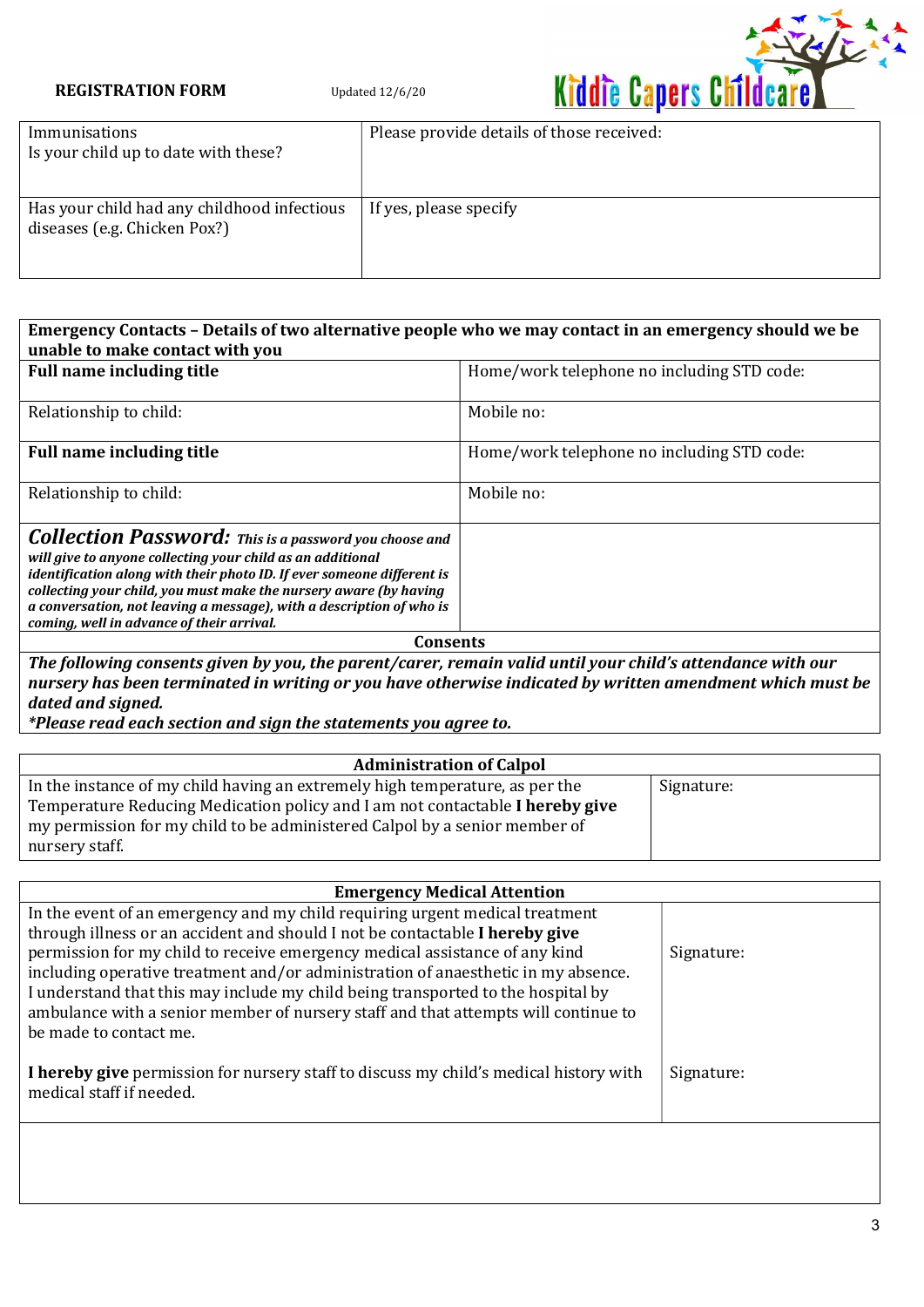

| <b>Outings/Extra Activities</b>                                                                                                                                         |                            |  |  |
|-------------------------------------------------------------------------------------------------------------------------------------------------------------------------|----------------------------|--|--|
| I hereby give permission for my child to attend Forest School sessions either at<br>nursery or in the woods. These sessions may include building fires and using tools. | Signature:                 |  |  |
| Full details will be issued prior to any sessions being undertaken                                                                                                      |                            |  |  |
| I hereby give permission for my child to participate on short/nature walks                                                                                              | Signature:                 |  |  |
| supervised by nursery staff.                                                                                                                                            |                            |  |  |
| I hereby give permission for my child to use play equipment, such as, but not limited                                                                                   | Signature:                 |  |  |
| to parks and soft play centres.                                                                                                                                         |                            |  |  |
| I hereby give permission for my child to take part in extracurricular activities                                                                                        | Signature:                 |  |  |
| provided on site but by other agencies such as: music or sport sessions.                                                                                                |                            |  |  |
| I hereby give permission for my child to go on a bouncy castle. I understand that the<br>nursery only has bouncy castles on party days.                                 | Signature:                 |  |  |
| I hereby give permission for my child to take part in activities such as the farm or                                                                                    | Signature:                 |  |  |
| Zoo Lab where they may handle animals.                                                                                                                                  |                            |  |  |
| I hereby give permission for my child to be transported on outings or visits in either                                                                                  | Signature:                 |  |  |
| company vehicles or insured staff cars.                                                                                                                                 |                            |  |  |
| Emails/Photos/Artwork                                                                                                                                                   |                            |  |  |
| I hereby give permission for my child's photograph and artwork, to be displayed                                                                                         | Signature:                 |  |  |
| within the nursery. All personal data including photographs is kept securely.                                                                                           |                            |  |  |
| I hereby give permission for my child's photograph to be used for Newsletters. All                                                                                      | Signature:                 |  |  |
| personal data including photographs is kept securely.<br>I hereby give permission for the nursery to send me photographic images which                                  | Signature:                 |  |  |
| include my child or my child's artwork via electronic mail to the email address I have                                                                                  |                            |  |  |
| provided.                                                                                                                                                               |                            |  |  |
| I hereby give permission for my child's photograph to be used on our website. All                                                                                       | Signature:                 |  |  |
| personal data including photographs is kept securely.                                                                                                                   |                            |  |  |
| I hereby give permission for my child's photograph to be used on our company's                                                                                          | Signature:                 |  |  |
| Facebook page. All personal data including photographs is kept securely.                                                                                                |                            |  |  |
| I hereby give permission for my child's photograph to be used on promotional                                                                                            | Signature:                 |  |  |
| material e.g. leaflets, Prospectus' etc. All personal data including photographs is kept                                                                                |                            |  |  |
| securely.<br>I hereby give my permission to receive information via email such as updates                                                                               | Email address 1:           |  |  |
| regarding the nursery/club, newsletters, upcoming events, parents' evenings,                                                                                            |                            |  |  |
| curriculum and policy updates.                                                                                                                                          | Signature:                 |  |  |
|                                                                                                                                                                         |                            |  |  |
| Where appropriate both parents/carers who have legal contact with the child can                                                                                         | Email address 2:           |  |  |
| request this information to be sent to a separate email address.                                                                                                        |                            |  |  |
|                                                                                                                                                                         | Signature:                 |  |  |
|                                                                                                                                                                         |                            |  |  |
| I hereby give my permission to receive invoices and statements of account by email.                                                                                     | Bill payers email address: |  |  |
| This information can only be sent to the main bill payer.                                                                                                               |                            |  |  |
| The parent/carer must provide an email address that can only be accessed by those                                                                                       |                            |  |  |
| intended. If this email address is not a personal email account, the parent/carer must                                                                                  |                            |  |  |
| take full responsibility to ensure its content and attachments are strictly confidential.                                                                               | Signature:                 |  |  |
| The nursery keeps copies of all information sent to parents/carers via email. You<br>agree that such sent emails will be deemed received by you at the time of sending. |                            |  |  |
| I hereby give permission for the nursery to use photographs and written                                                                                                 |                            |  |  |
| observations of my child for the purpose of observation, assessment, planning, and                                                                                      |                            |  |  |
| generally for his/her education and development and for these to be uploaded to the                                                                                     | Signature:                 |  |  |
| Famly app.                                                                                                                                                              |                            |  |  |
| I understand and agree to follow the nursery policies. I understand that I can access                                                                                   |                            |  |  |
| these policies at any time by asking the manager for copies.                                                                                                            | Signature:                 |  |  |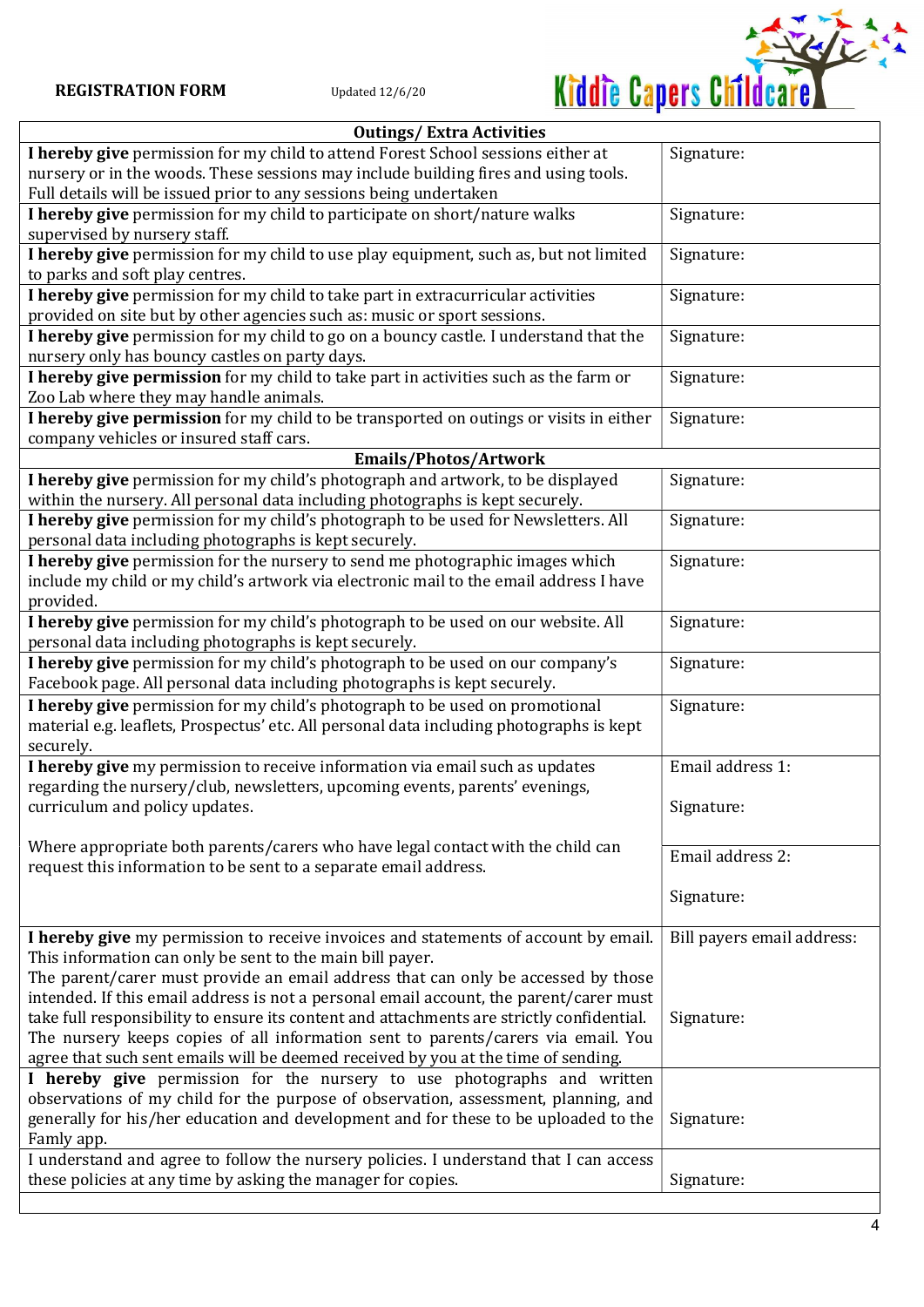

| <b>Face Painting</b>                                                                                               |                                                                                                                       |            |  |  |
|--------------------------------------------------------------------------------------------------------------------|-----------------------------------------------------------------------------------------------------------------------|------------|--|--|
|                                                                                                                    | I hereby give permission for my child to have their face painted as part of activities                                | Signature: |  |  |
| on fun days.                                                                                                       |                                                                                                                       |            |  |  |
|                                                                                                                    | <b>Sun Cream</b>                                                                                                      |            |  |  |
|                                                                                                                    | I hereby give permission for my child to have sun cream applied. I understand that if                                 |            |  |  |
|                                                                                                                    | I do not give permission, there may be times when Kiddie Capers feel it is not in my                                  |            |  |  |
| child's best interests to go outside (e.g. when it is extremely sunny).                                            |                                                                                                                       | Signature: |  |  |
|                                                                                                                    | To allow us to find a starting point for your child's development, it is important for us to contact his/her previous |            |  |  |
|                                                                                                                    | nursery/pre-school and the key worker to share previous achievements, strengths and weaknesses.                       |            |  |  |
| Has your child been to other setting? Yes/No                                                                       |                                                                                                                       |            |  |  |
|                                                                                                                    |                                                                                                                       |            |  |  |
| If yes please can you provide details:                                                                             | Name-                                                                                                                 |            |  |  |
|                                                                                                                    |                                                                                                                       |            |  |  |
|                                                                                                                    | Address-                                                                                                              |            |  |  |
|                                                                                                                    |                                                                                                                       |            |  |  |
|                                                                                                                    |                                                                                                                       |            |  |  |
|                                                                                                                    |                                                                                                                       |            |  |  |
|                                                                                                                    | Key Person -                                                                                                          |            |  |  |
| I hereby give consent for information regarding my child to be shared with other settings and outside agencies.    |                                                                                                                       |            |  |  |
| Signature:                                                                                                         |                                                                                                                       |            |  |  |
| I hereby give permission for my child's key person or senior leaders of the setting to discuss my child's          |                                                                                                                       |            |  |  |
|                                                                                                                    | development with local children's centres and other health professionals to allow integrated working on assessing     |            |  |  |
| my child's development.                                                                                            |                                                                                                                       |            |  |  |
|                                                                                                                    |                                                                                                                       |            |  |  |
| Signature:                                                                                                         |                                                                                                                       |            |  |  |
|                                                                                                                    |                                                                                                                       |            |  |  |
| Early Help Assessment is a shared assessment and planning framework for use across all children's services and all |                                                                                                                       |            |  |  |
| local areas in England. It aims to help the early identification of children's additional needs and promote        |                                                                                                                       |            |  |  |
| coordinated service provision to meet them The EHA is a standardised approach to conducting an assessment of a     |                                                                                                                       |            |  |  |
| child's additional needs and deciding how those needs should be met.                                               |                                                                                                                       |            |  |  |
|                                                                                                                    |                                                                                                                       |            |  |  |
| Has an Early Help Assessment ever been carried out on your child? Yes/No                                           |                                                                                                                       |            |  |  |
|                                                                                                                    |                                                                                                                       |            |  |  |

| <b>External Contacts</b>                                                                                    |               |  |  |  |
|-------------------------------------------------------------------------------------------------------------|---------------|--|--|--|
| These details help us meet the following requirement in the EYFS Statutory framework and must be completed. |               |  |  |  |
| 3.4. Providers must be alert to any issues of concern in the child's life at home or elsewhere.             |               |  |  |  |
| We will only contact these agencies with your permission except if it would put the child at risk.          |               |  |  |  |
| Health Visitor's name:<br>Telephone No:                                                                     |               |  |  |  |
|                                                                                                             |               |  |  |  |
| Social worker's name:                                                                                       | Telephone No: |  |  |  |
|                                                                                                             |               |  |  |  |
| Telephone No:<br>Doctor's name:                                                                             |               |  |  |  |
|                                                                                                             |               |  |  |  |
| Surgery Address:                                                                                            |               |  |  |  |
|                                                                                                             |               |  |  |  |
|                                                                                                             |               |  |  |  |
|                                                                                                             |               |  |  |  |
|                                                                                                             |               |  |  |  |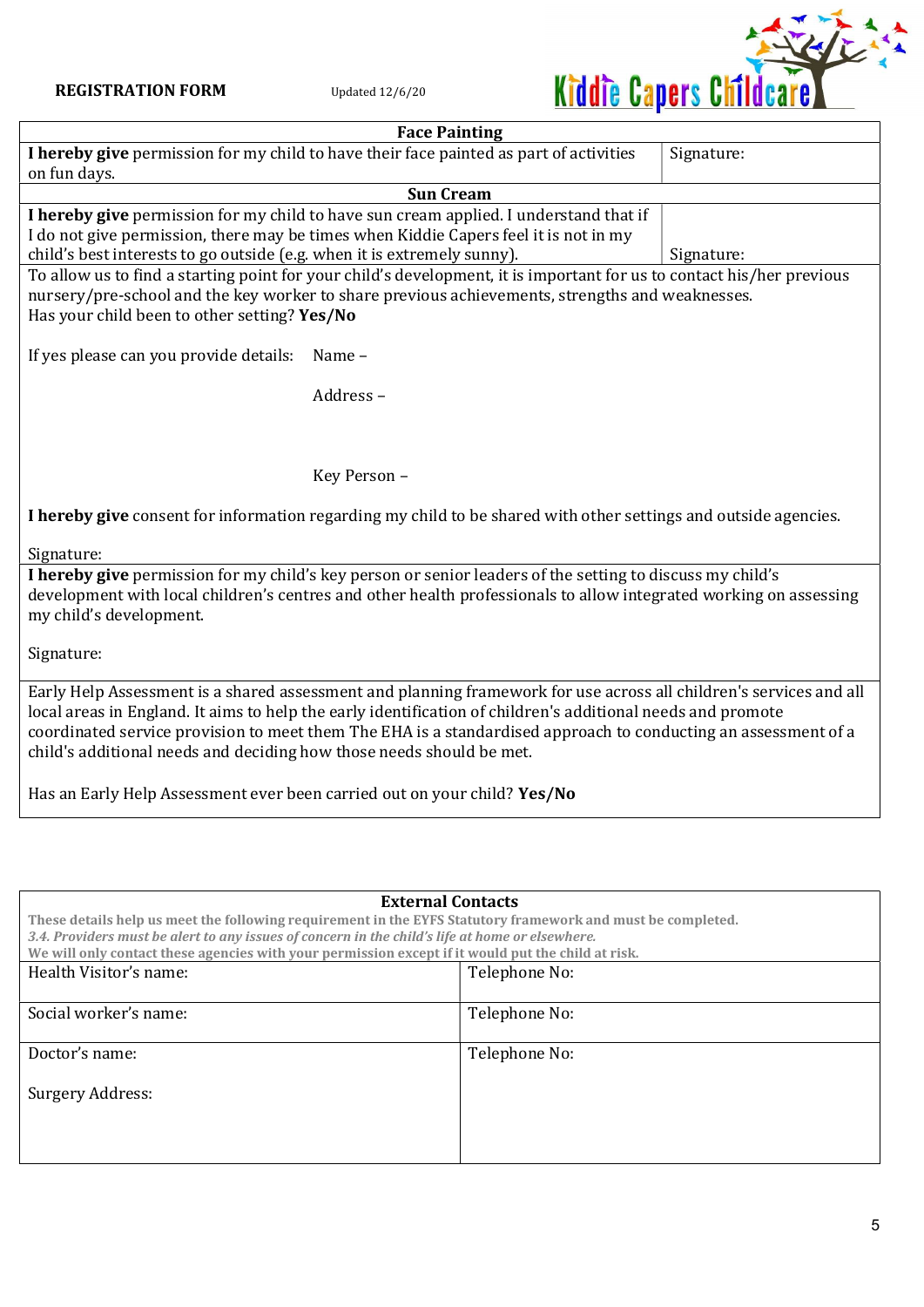

Parent/Carer Declaration - In registering my child at Kiddie Capers Childcare, I have read, understood and agree to abide by all the Terms & Conditions laid down by the Company, which may be amended with one months' written notice.

Parent/Carer (1) Signature:  $\qquad \qquad$  Date:

Parent/Carer (2) Signature: Date:

Data Protection: In compliance with current UK Data Protection legislation, any information you provide to us will be kept secure and treated confidentially in line with the setting Safeguarding policies and local authority information sharing guidance.

Ofsted Registration The nursery is registered with Ofsted and complies with all Ofsted procedures.

Complaints Procedure The nursery complies with a laid down complaints procedure, a copy of this is held in the nursery, in compliance with Ofsted requirements.

Safeguarding Children Policy The nursery observes the Childcare Act 2006.

Loss or Damage The nursery does not accept responsibility for any loss or damage of property on its premises.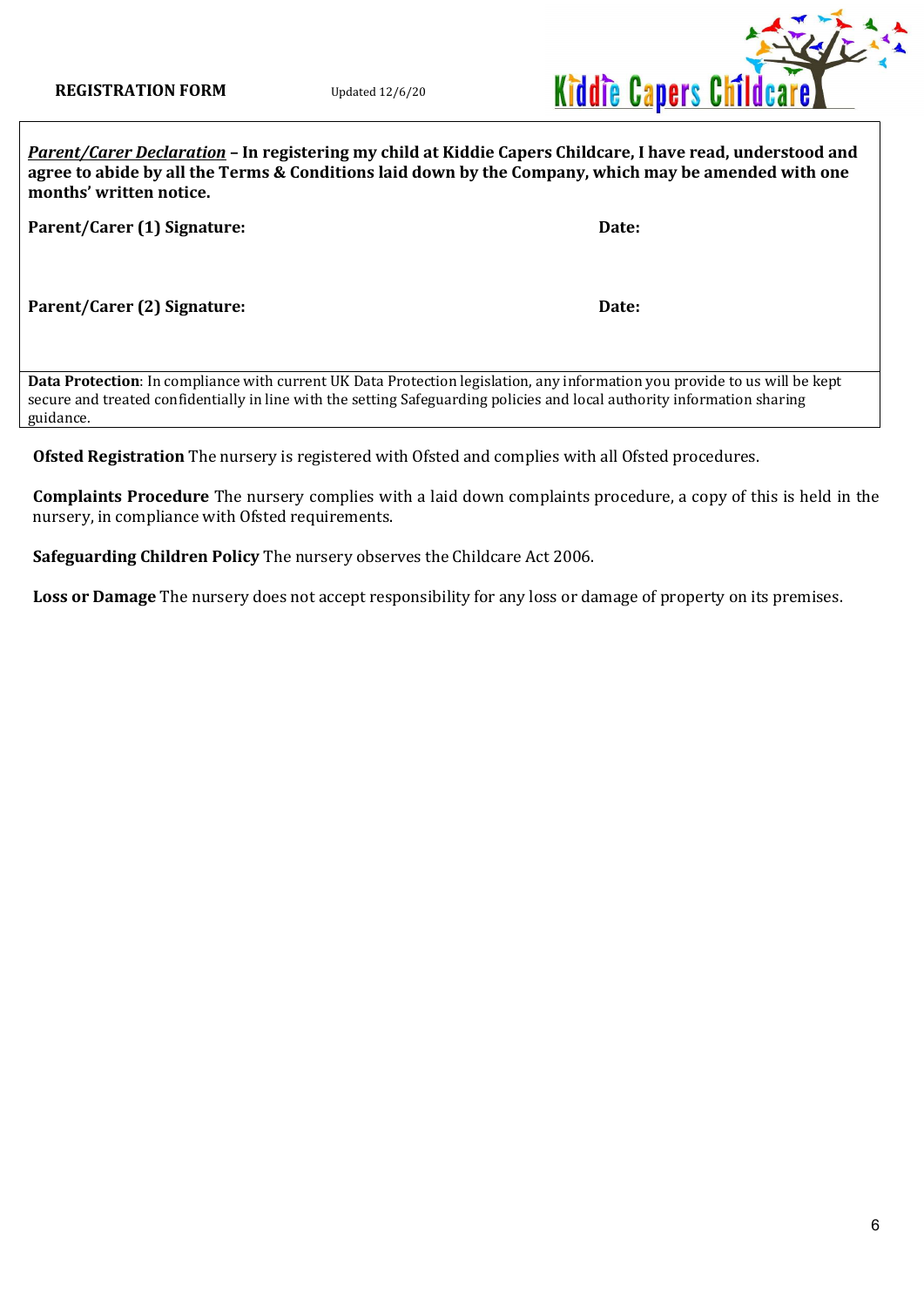

#### TERMS & CONDITIONS

Registration A registration fee of £50.00 is payable in order to secure a nursery place for your child. The registration fee will only be refunded if we are unable to provide a place on the required commencement date.

Confirmation of Place The child's place will be confirmed in writing, via email. The confirmation will include details of the child's commencement date along with the required sessions.

Nursery Fees Fees are charged on a calendar monthly basis and are payable on the 1<sup>st</sup> of the month in advance. No charges for the closure days between Christmas and the New Year.

If part fees are to be paid using voucher payments, they need to be set up in time for the Nursery to receive them by 1<sup>st</sup> of the month (in advance). If this cannot be done then the first month's fees must still be made in full and the vouchers will be deducted from the following month.

The initial payment of fees will be determined by the child's commencement date with us and will include all sessions booked from that date, up to, and including the remainder of that particular month.

Depending on the period of daily attendance breakfast, lunch, tea, drinks, along with morning and afternoon snacks are included in the fees. The nursery will provide cow's milk for those children of an appropriate age. Nappies and wipes are to be provided by the child's parent/carer.

Payment may be made by Direct Debit, Bank Transfer, Childcare Vouchers and Tax Free Childcare, Returned payments from the bank may incur an administration charge equal to any charges the nursery is charged by the bank.

# Please Note: On commencement of a child attending the nursery, the nursery fees shall be paid in full and any voucher payments made will be deducted from subsequent months.

The nursery reserves the right to review the fees. In the event of there being changes to the fees one calendar month's written notice shall be given.

A refund will not be given where a child is absent from the nursery due to sickness or holiday.

If fees remain outstanding for more than 10 days:

- 1. The nursery reserves the right to charge a late payment fee of 5% on any outstanding balance.
- 2. The nursery may serve 14 days' notice in writing to terminate the contract. Upon termination of this contract the child shall cease forthwith to be admitted to the nursery and the nursery's notice to terminate shall be regarded as a formal demand for all outstanding monies.

Emails: On registration parents are given the option to receive emails. These emails include:

- 1. Information and updates regarding the nursery such as newsletters, upcoming events, parents evenings, curriculum and policy updates. Where appropriate both parents/carers who have legal contact with the child/ren can request this information to be sent to a separate email address.
- 2. Account information including Invoices and statements of accounts. This information can only be sent to the main bill payer.

The parent/carer must provide an email address that can only be accessed by those intended. If this email address is not a personal email account the parent/carer must take full responsibility to ensure its content and attachments are strictly confidential. The nursery keeps copies of all information sent to parents/carers by email. You agree that such sent emails will be deemed received by you at the time of sending. You acknowledge that the nursery may publish photographs, art work, and other personal data relating to your child where specific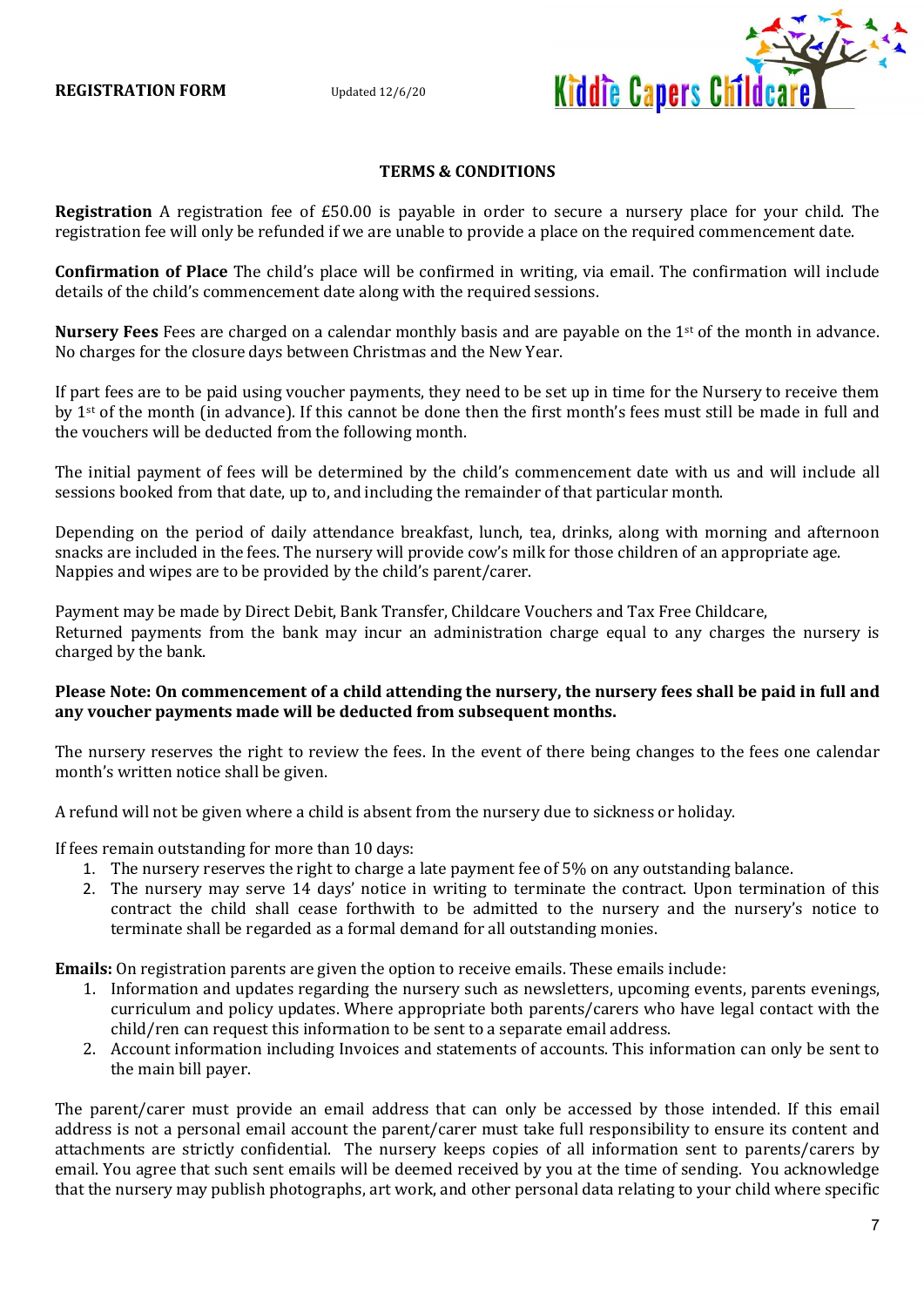

consent has been given by you on the registration paperwork.

Types of Sessions & Conditions of Booking the session types available are set sessions, term time only or adhoc sessions. (Further details of these, accompanied by the Fees Schedule, can be obtained from each nursery).

Sessions are permanently booked recurring sessions or days requiring one full calendar months' notice in writing should this be necessary to change. For children that attend term time only, no charges will be made for school holidays (unless sessions are booked in as extra adhoc days).

Extra Sessions/Hours We are happy to offer extra sessions and hours if they are available:

- 1. Please try to give as much notice as possible if you require extra sessions so that we can organise staff and food for your child.
- 2. Extra sessions booked but not taken are not refundable or transferable unless agreed by the nursery Manager due to exceptional circumstances.

Cancellation/Termination of Contract After the child's initial admission to the nursery either party may terminate this contract by giving one calendar months' notice in writing. This period is subject to the termination not being due to non-payment of fees as outlined above. During that said one month period the nursery undertakes to continue to admit the child and the parent/carer undertakes to pay for all fees due. In the event of the parent/carer failing to pay the month's fees the child's place shall be immediately withdrawn and the nursery shall be entitled to serve a formal demand for payment of such monies. In the event of the parent/carer giving notice of withdrawal of the child and immediately withdrawing the said child there shall be due to the nursery one calendar month's fees in lieu of notice. Failure by the parent/carer to provide one calendar months' notice or any notice at all shall render the parent/carer liable to the nursery for one month's fees. Notice must be made in writing to the nursery Manager.

Late Collection Policy The nursery reserves the right to charge parent/carers when they do not collect their child at the agreed time, at a rate of £7.50 for the first 15min, then £15 for every 15 minutes thereafter.

Notification of Absence/Lateness The parent/carer is expected to notify the nursery if their child is going to be late or absent from the nursery, as we are required to monitor children's attendance.

Unforeseen Closure In the event of closure of the nursery due to extreme weather conditions, transport difficulties, flooding, loss of utility supplies, heating failure, pandemic, or other causes beyond the reasonable control of the nursery, the nursery will close and the parent/carer accepts that no refund of fees will be made due to continued operational costs.

Sickness/Emergency Treatment Children must not attend the nursery when they are unwell or suffering from a contagious illness or infection. In the event of a child becoming ill whilst at the nursery, the parent or nominated carer will be contacted to arrange to take their child home. In the case of an infectious condition the recommended exclusion time must elapse before the child can be readmitted to the nursery (the nursery can advise on this). In the case of an emergency nursery staff will call health professionals. A senior member of staff will accompany the child to the hospital until the child's parent/carer arrives. The nursery will continue to make contact with their parent/carer if they had not been able to reach them immediately.

The nursery reserves the right to change the above Terms & Conditions as and when the need arises. One months' notice will be given in writing to any changes.

As parent/carer I acknowledge that I have read and agree to the Terms & Conditions set out above.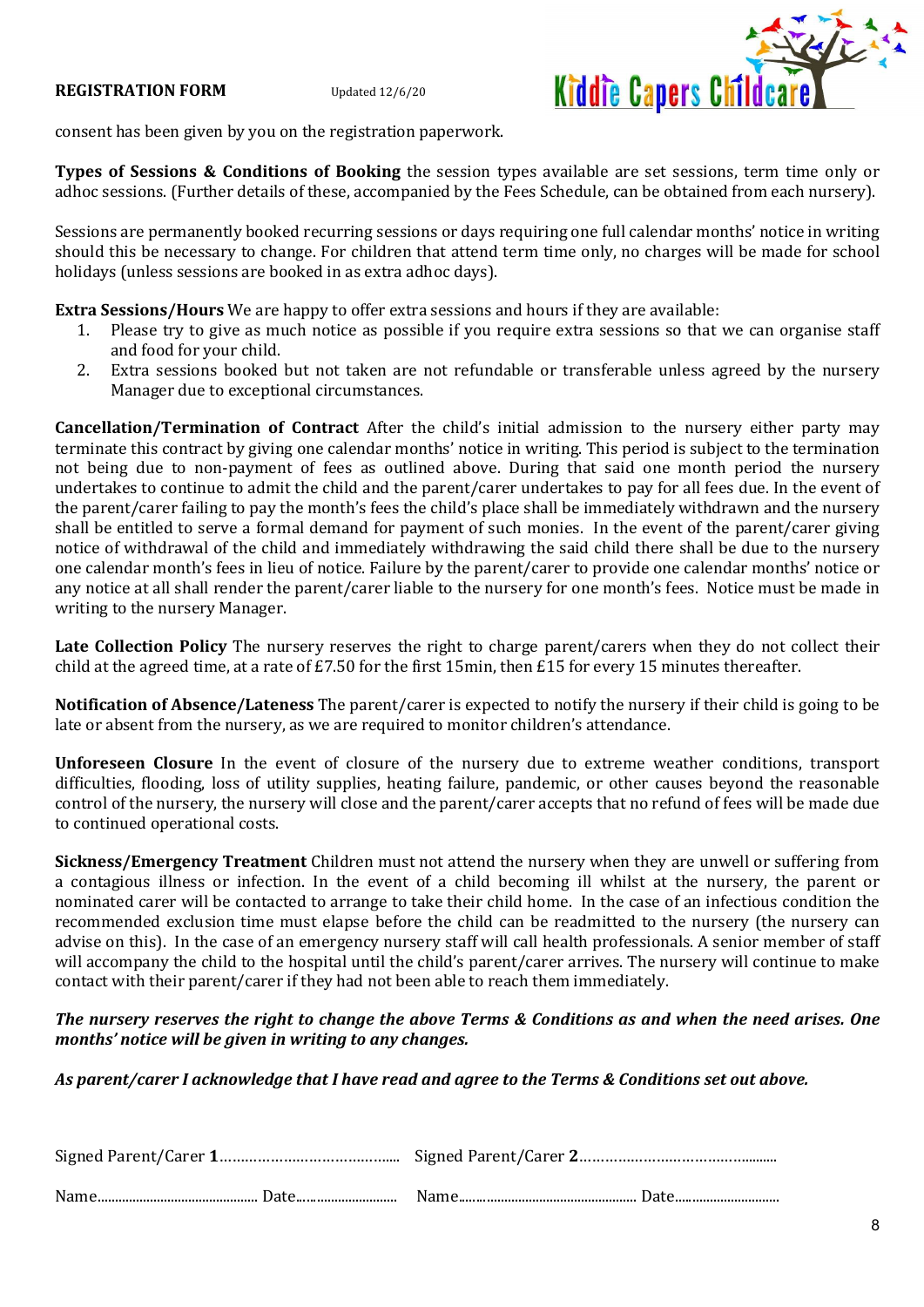

# TERMS & CONDITIONS (PARENT/CARER COPY TO RETAIN)

Registration A registration fee of £50.00 is payable in order to secure a nursery place for your child. The registration fee will only be refunded if we are unable to provide a place on the required commencement date.

Confirmation of Place The child's place will be confirmed in writing, via email. The confirmation will include details of the child's commencement date along with the required sessions.

Nursery Fees Fees are charged on a calendar monthly basis and are payable on the 1<sup>st</sup> of the month in advance. No charges for the closure days between Christmas and the New Year.

If part fees are to be paid using voucher payments, they need to be set up in time for the Nursery to receive them by 1<sup>st</sup> of the month (in advance). If this cannot be done then the first month's fees must still be made in full and the vouchers will be deducted from the following month.

The initial payment of fees will be determined by the child's commencement date with us and will include all sessions booked from that date, up to, and including the remainder of that particular month.

Depending on the period of daily attendance breakfast, lunch, tea, drinks, along with morning and afternoon snacks are included in the fees. The nursery will provide cow's milk for those children of an appropriate age. Nappies and wipes are to be provided by the child's parent/carer.

Payment may be made by Direct Debit, Bank Transfer, Childcare Vouchers and Tax Free Childcare, Returned payments from the bank may incur an administration charge equal to any charges the nursery is charged by the bank.

# Please Note: On commencement of a child attending the nursery, the nursery fees shall be paid in full and any voucher payments made will be deducted from subsequent months.

The nursery reserves the right to review the fees. In the event of there being changes to the fees one calendar month's written notice shall be given.

A refund will not be given where a child is absent from the nursery due to sickness or holiday.

If fees remain outstanding for more than 10 days:

- 2. The nursery reserves the right to charge a late payment fee of 5% on any outstanding balance.
- 3. The nursery may serve 14 days' notice in writing to terminate the contract. Upon termination of this contract the child shall cease forthwith to be admitted to the nursery and the nursery's notice to terminate shall be regarded as a formal demand for all outstanding monies.

Emails: On registration parents are given the option to receive emails. These emails include:

- 3. Information and updates regarding the nursery such as newsletters, upcoming events, parents evenings, curriculum and policy updates. Where appropriate both parents/carers who have legal contact with the child/ren can request this information to be sent to a separate email address.
- 4. Account information including Invoices and statements of accounts. This information can only be sent to the main bill payer.

The parent/carer must provide an email address that can only be accessed by those intended. If this email address is not a personal email account the parent/carer must take full responsibility to ensure its content and attachments are strictly confidential. The nursery keeps copies of all information sent to parents/carers by email. You agree that such sent emails will be deemed received by you at the time of sending. You acknowledge that the nursery may publish photographs, art work, and other personal data relating to your child where specific